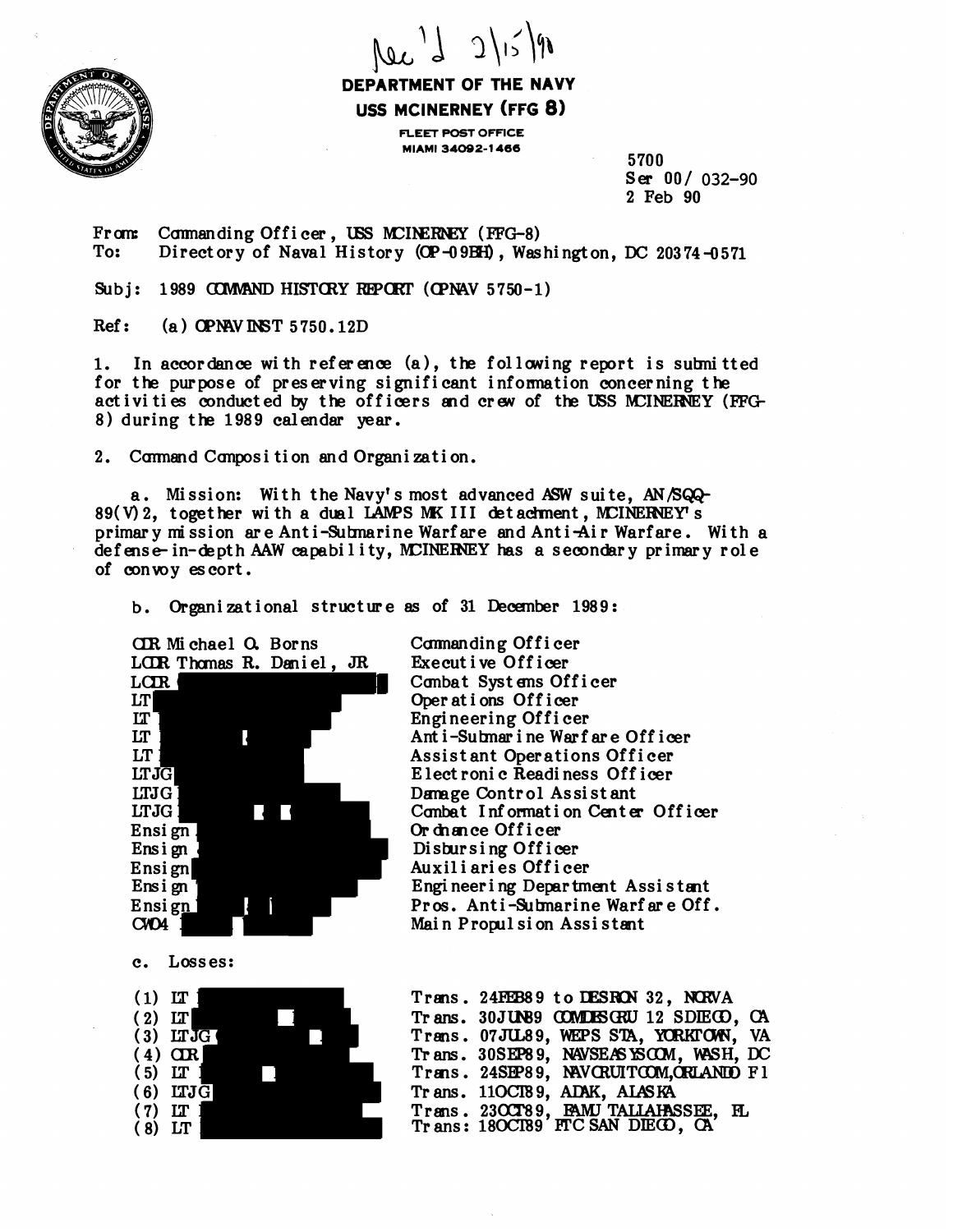Subj: 1989 COMMAND HISTORY REPORT (OPNAV 5750-1)



- 21 Jan Outchop
	- 21 22 Jan ASW Ops Eastlant
	- 01 Feb Return to Mayport
	- 01 Feb 01 Mar Leave and Standdown
	- 27 Feb 17 Mar IMAV
	- 02 10 Mar McInerney host ship to HMS Amazon
	- 20 23 Mar Underway JAXOPAREA
	- 22 Mar Burial at Sea
	- 27 Mar Underway JAXOPAREA for main reduction gear checks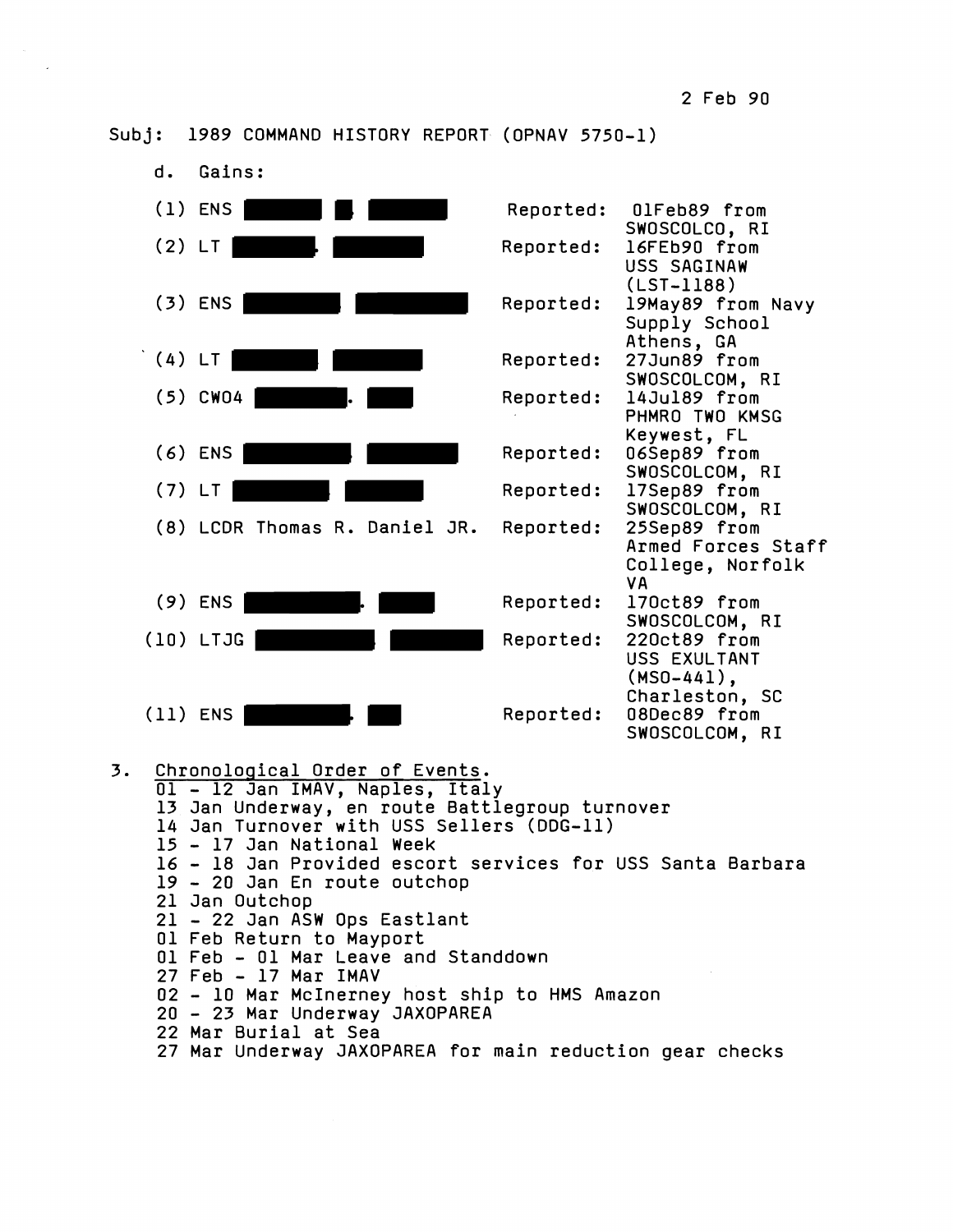- $\text{Subj}: 1989$  COMAND HISTORY REPORT (OPNAV 5750-1)
	- 31 Mar Menorial Service
	- 03 Mar Underway, enrout e Scotl and
	- 06 Apr Burial at Sea
	- 16 17 Mar Fairlie, Scotland
	- 17 Apr Underway enroute North Atlantic
	- 18 24 Apr ASW Operations in the North Atlantic
	- 22 Apr Crossed Artic Circle
	- 29 Apr 03 May Port Visit, Plymouth, England
	- 14 May Return to Mayport
	- 16 May Republic of China Duputy Commander in Chief tours McInerney
	- 22 26 May 20 B5 Combat Systems Trainer
	- 29 May 02 Jun Gas Turbine Mobile Training Team
	- 08 Jun Weapons Offload, Earle, NJ
	- $12 16$  Jun 3M Inspection
	- 13 Jun Commence SPA with concurrent IMAV
	- 14 17 Aug IUC Inspection
	- 11 Sep Underway, enroute Charleston, SC
	- 12 Sep Arrive Charleston
	- 13 Sep Weapons onload
	- 14 Sep Underway, enrout e Mayport
	- 15 Sep Combat Systems Assessment
	- 16 Sep Arrive Mayport
	- 18 19 Sep Engineering Material Assessment Team Visit
	- 25 27 Sep Training Readiness Evaluation
	- 23 Oct 01 Dec Refresher Training, Guantanamo Bay, Cuba